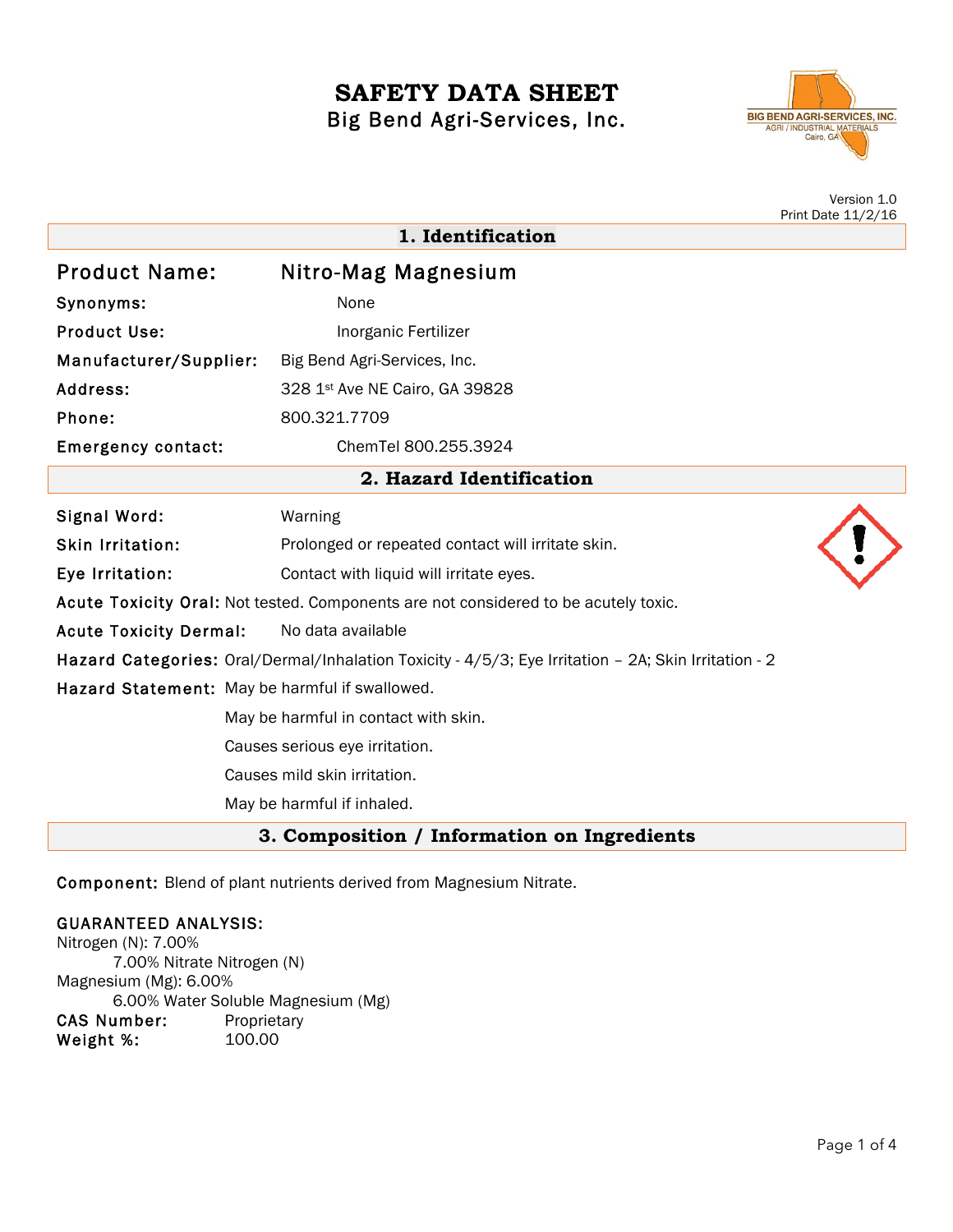## **4. First Aid Measures**

Eye: Rinse cautiously with water for several minutes. Remove contact lenses, if present and easy to do. Continue rinsing. Obtain medical attention if irritation persists.

Skin: Remove contaminated clothing. Wash skin thoroughly with soap and water. Get medical attention if irritation continues.

Inhalation: Move to fresh air. Obtain medical attention if irritation develops.

Ingestion: Drink large volumes of water. Call a physician or poison control center.

Indication of Immediate Medical Attention and Special Treatment Needed: In the event of an adverse response, treatment should be directed toward control of the symptoms and the clinical condition of the patient.

## **5. Fire Fighting Measures**

Extinguishing Media: Non-combustible product. Use extinguishing media for underlying cause of fire.

Specific Hazards Arising from the Chemical: Product may release toxic fumes and oxides of carbon.

Special Fire Fight Proc: Wear positive-pressure self-contained breathing apparatus and full protective clothing. Use water spray to keep fire-exposed containers cool.

## **6. Accidental Release Measures**

Personal Precautions: Avoid contact with skin and eyes. Keep unnecessary personnel out of area.

Protective Equipment: NIOSH-approved respirator for ammonia gas if mist or spray is present, impervious gloves, splash-proof goggles, impervious apron and footwear. Safety shower and eyewash should be available.

Emergency Procedures: Do not contaminate water supplies, lakes, streams, ponds or drains with spilled product.

Methods and Materials for Containment and Cleanup: Contain spill. If uncontaminated, collect and reuse product. If contaminated, absorb on sand or clay and place in a recovery drum for proper disposal.

## **7. Handling and Storage**

Precautions for Safe Handling: Do not contaminate water sources by runoff from cleaning of equipment, disposal of equipment wash water or spray waste. Avoid containers, piping or fittings made of copper-containing alloys or galvanized metals.

Conditions for Safe Storage: Keep out of reach of children. Do not store with food, feed or other material to be used or consumed by humans or animals. Use within 6 months of purchase date. Store unblended in original containers.

## **8. Exposure Controls / Personal Protection**

TLV/PEL: Not established

Appropriate Engineering Controls: Local exhaust should be sufficient.

Personal Protective Equipment: NIOSH-approved respirator for ammonia gas if mist or spray is present, impervious gloves, splash-proof goggles, impervious apron and footwear. Safety shower and eyewash should be available.

# **9. Physical and Chemical Properties**

Odor/Appearance: Clear to slightly yellow liquid with no odor.

Flash Point, 0F: Not flammable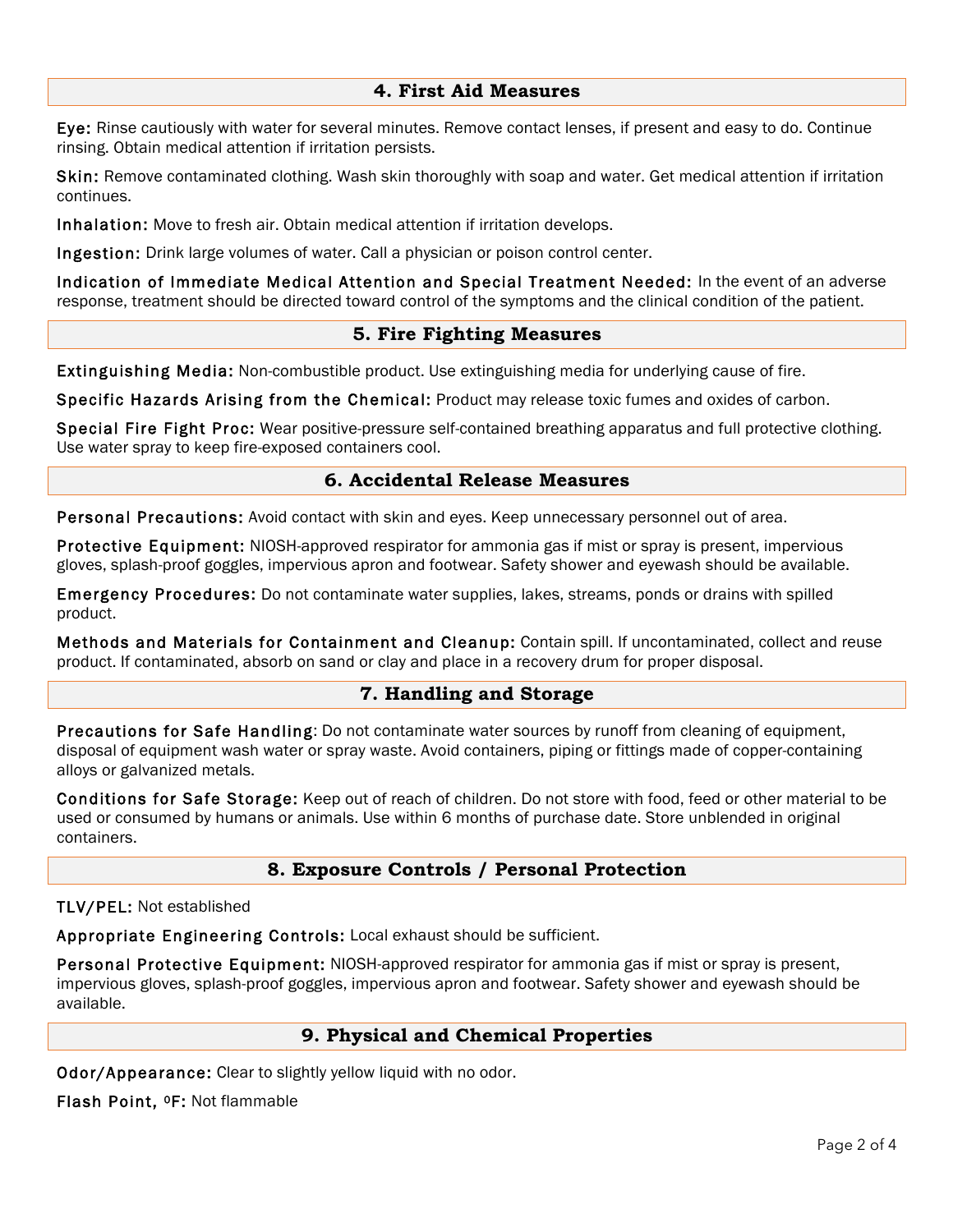Boiling Point, 0F: Not applicable Melting Point (Freezing point), <sup>o</sup> C: <32 Degrees F Vapor Pressure, mm Hg @ 20º C: Not applicable Vapor Density: Not applicable Solubility in Water: Soluble Molecular Formula: Not applicable, formulated mixture. Specific Gravity: 1.34 pH: 5.5-6.5 Flammable Limits (approximate volume % in air): Not applicable Auto-ignition Temperature: Not applicable Decomposition temperature: No information found

# **10. Stability and Reactivity**

Reactivity: No information found

Chemical Stability: Stable

Hazardous Decomposition Products: Product may release ammonia and carbon dioxide under fire conditions.

Hazardous Polymerization: Will not occur

Conditions to Avoid: Avoid high temperatures above 105 Degrees F., or greater acid contamination.

Incompatible Materials: Avoid mixing or intimate contact with strongly acidic materials.

## **11. Toxicological Information**

Acute Toxicity (Oral LD50): No information found

Acute Toxicity (Dermal LD50): No information found

Acute Toxicity Inhalation LC50: No information found

Likely Routes of Exposure: Skin, eyes, inhalation

Skin Irritation: Prolonged or repeated contact may irritate slightly.

Eye Irritation: Liquid contact may irritate slightly. If mist is formed, it may also irritate slightly.

Skin Sensitization: No information found

Carcinogenic: Not listed by IARC, NTP or OSHA.

Chronic Effects: None currently known.

Other Hazards: None currently known.

## **12. Ecological Information**

Eco-toxicity: No information found

Persistence and Degradability: No information found

Bio-accumulative Potential: No information found

Mobility in Soil: No information found

Other Adverse Effects: May promote eutrophication in waterways if large spills occur.